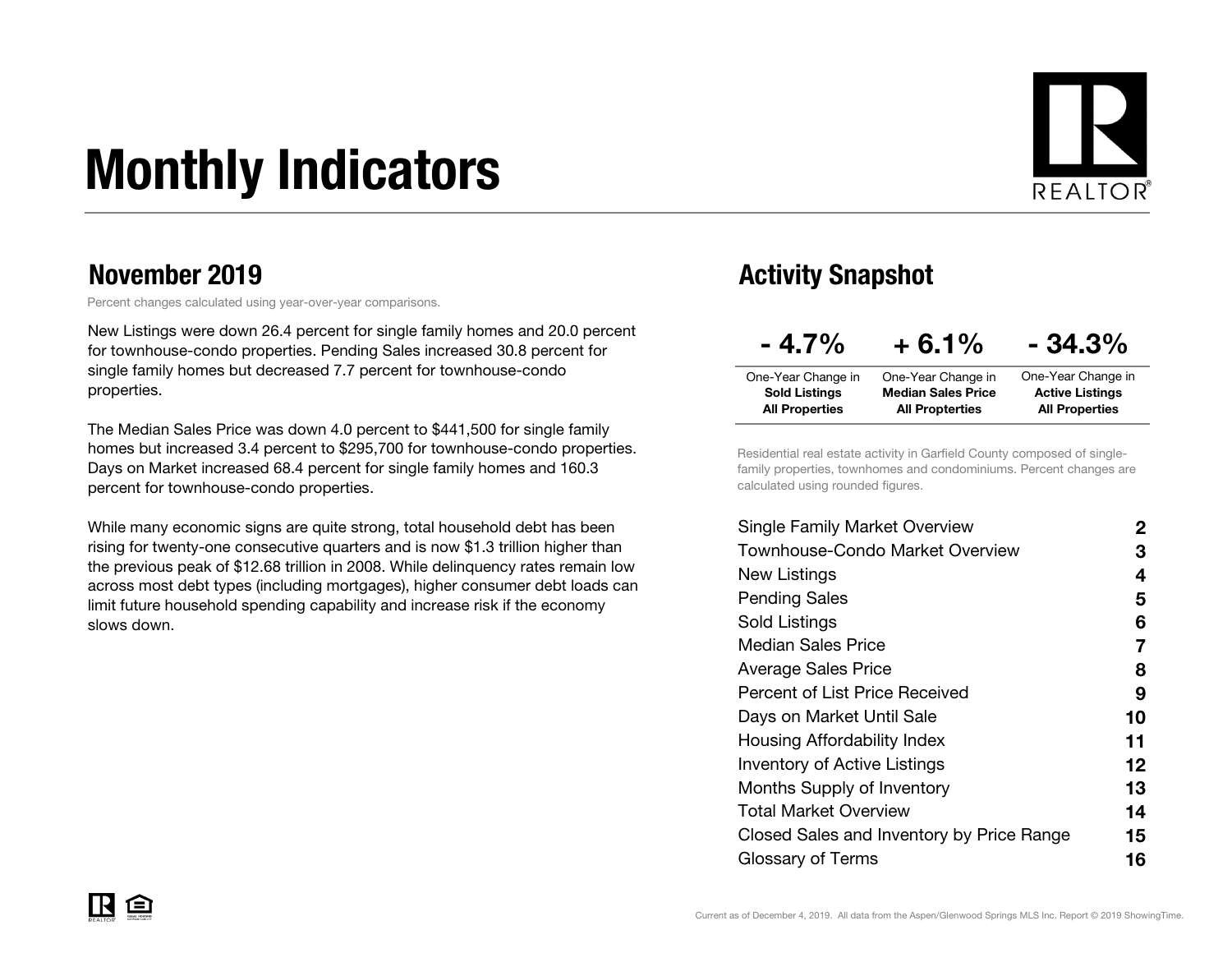### Single Family Market Overview

Key metrics by report month and for year-to-date (YTD) starting from the first of the year.



| <b>Key Metrics</b>                 | <b>Historical Sparkbars</b>                                | 11-2018   | 11-2019   | Percent Change |           | <b>YTD 2018 YTD 2019</b> | Percent Change |
|------------------------------------|------------------------------------------------------------|-----------|-----------|----------------|-----------|--------------------------|----------------|
| <b>New Listings</b>                | 12-2017<br>12-2018<br>4-2018<br>8-2018<br>4-2019<br>8-2019 | 53        | 39        | $-26.4%$       | 1,132     | 1,005                    | $-11.2%$       |
| <b>Pending Sales</b>               | 12-2017<br>12-2018<br>4-2018<br>8-2018<br>4-2019           | 39        | 51        | $+30.8%$       | 815       | 788                      | $-3.3%$        |
| <b>Sold Listings</b>               | 12-2017<br>4-2018<br>8-2018<br>12-2018<br>4-2019           | 62        | 62        | 0.0%           | 825       | 749                      | $-9.2%$        |
| <b>Median Sales Price</b>          | 12-2017<br>8-2018<br>12-2018<br>4-2019<br>$4 - 2018$       | \$460,000 | \$441,500 | $-4.0%$        | \$400,000 | \$425,000                | $+6.3%$        |
| <b>Avg. Sales Price</b>            | 12-2017<br>8-2018<br>12-2018<br>4-2019<br>4-2018<br>8-2019 | \$515,306 | \$656,770 | $+27.5%$       | \$480,586 | \$539,937                | $+12.3%$       |
| <b>Pct. of List Price Received</b> | 12-2017<br>8-2018<br>12-2018<br>4-2019<br>4-2018<br>8-2019 | 97.5%     | 97.5%     | 0.0%           | 97.8%     | 97.6%                    | $-0.2%$        |
| <b>Days on Market</b>              | 12-2018<br>4-2019<br>12-2017<br>4-2018<br>8-2018<br>8-2019 | 57        | 96        | $+68.4%$       | 70        | 77                       | $+10.0%$       |
| <b>Affordability Index</b>         | 12-2017<br>4-2019<br>4-2018<br>8-2018<br>12-2018<br>8-2019 | 69        | 83        | $+20.3%$       | 79        | 86                       | $+8.9%$        |
| <b>Active Listings</b>             | 12-2017<br>4-2018<br>8-2018<br>12-2018<br>4-2019<br>8-2019 | 382       | 241       | $-36.9%$       |           |                          |                |
| <b>Months Supply</b>               | 12-2017<br>4-2018<br>4-2019<br>8-2019<br>8-2018<br>12-2018 | 5.2       | 3.6       | $-30.8%$       |           |                          |                |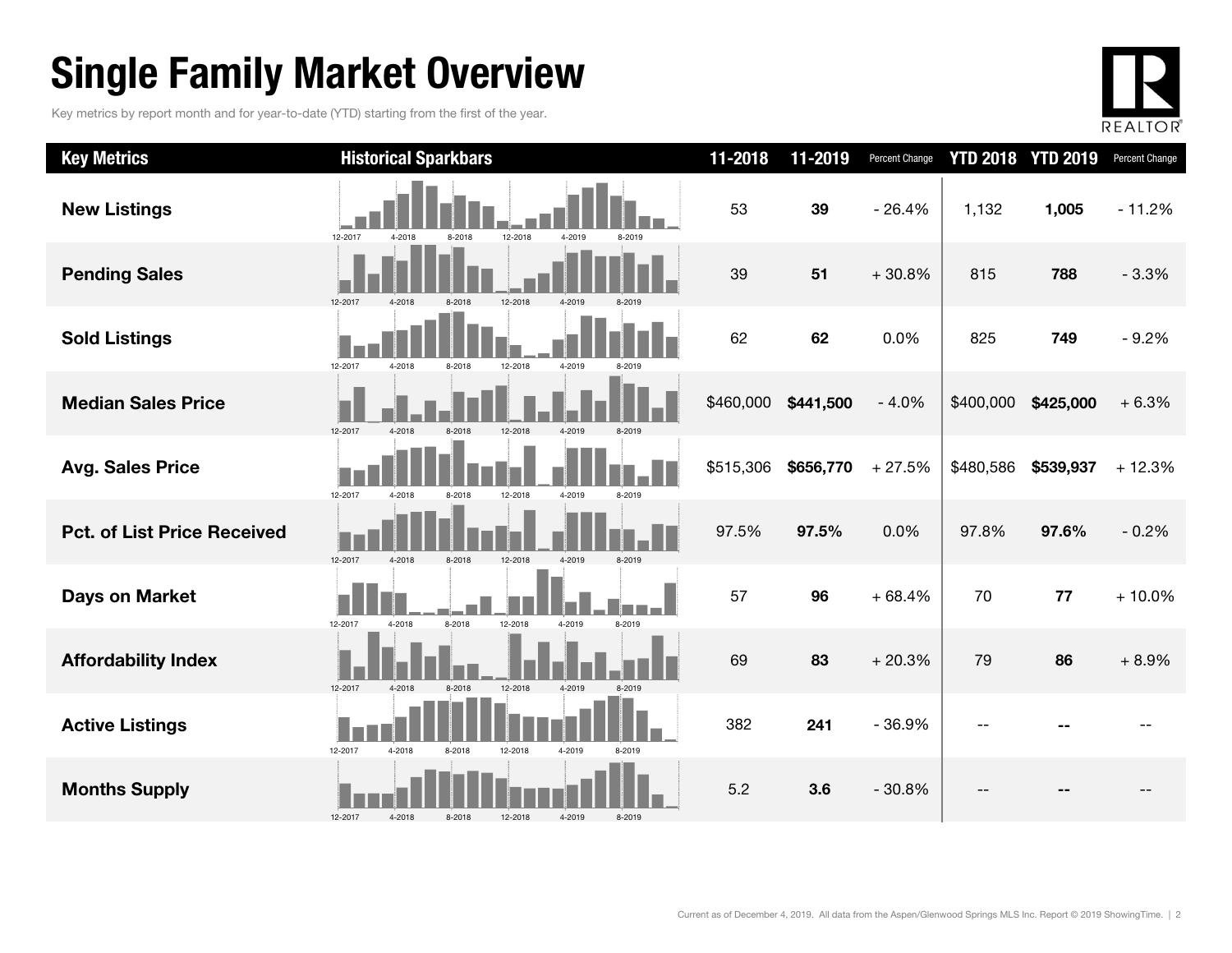### Townhouse-Condo Market Overview

Key metrics by report month and for year-to-date (YTD) starting from the first of the year.



| <b>Key Metrics</b>                 | <b>Historical Sparkbars</b>                                                | 11-2018   | 11-2019   | <b>Percent Change</b> |           | <b>YTD 2018 YTD 2019</b> | Percent Change |
|------------------------------------|----------------------------------------------------------------------------|-----------|-----------|-----------------------|-----------|--------------------------|----------------|
| <b>New Listings</b>                | 12-2018<br>12-2017<br>4-2018<br>8-2018<br>4-2019<br>8-2019                 | 25        | 20        | $-20.0%$              | 372       | 409                      | $+9.9%$        |
| <b>Pending Sales</b>               | 12-2017<br>4-2018                                                          | 26        | 24        | $-7.7%$               | 288       | 339                      | $+17.7%$       |
| <b>Sold Listings</b>               | 12-2017<br>4-2018<br>12-2018<br>8-2018<br>4-2019                           | 24        | 20        | $-16.7%$              | 278       | 331                      | $+19.1%$       |
| <b>Median Sales Price</b>          | 12-2017<br>4-2018<br>8-2018<br>12-2018<br>4-2019                           | \$286,000 | \$295,700 | $+3.4%$               | \$278,000 | \$310,000                | $+11.5%$       |
| <b>Avg. Sales Price</b>            | 12-2017<br>4-2018<br>8-2018<br>12-2018<br>4-2019<br>8-2019                 | \$308,208 | \$336,540 | $+9.2%$               | \$309,145 | \$345,439                | $+11.7%$       |
| <b>Pct. of List Price Received</b> | 12-2017<br>4-2018<br>8-2018<br>12-2018<br>4-2019                           | 99.3%     | 98.1%     | $-1.2%$               | 98.4%     | 98.6%                    | $+0.2%$        |
| Days on Market                     | 12-2017<br>8-2018<br>12-2018<br>4-2019<br>8-2019<br>4-2018                 | 58        | 151       | $+160.3%$             | 69        | 70                       | $+1.4%$        |
| <b>Affordability Index</b>         | 4-2019<br>12-2017<br>4-2018<br>8-2018<br>12-2018<br>8-2019                 | 110       | 124       | $+12.7%$              | 113       | 118                      | $+4.4%$        |
| <b>Active Listings</b>             | i matematika<br>12-2017<br>4-2018<br>4-2019<br>8-2018<br>12-2018<br>8-2019 | 99        | 75        | $-24.2%$              | $-$       |                          |                |
| <b>Months Supply</b>               | 12-2017<br>4-2018<br>4-2019<br>8-2019<br>8-2018<br>12-2018                 | 3.9       | 2.5       | $-35.9%$              |           |                          |                |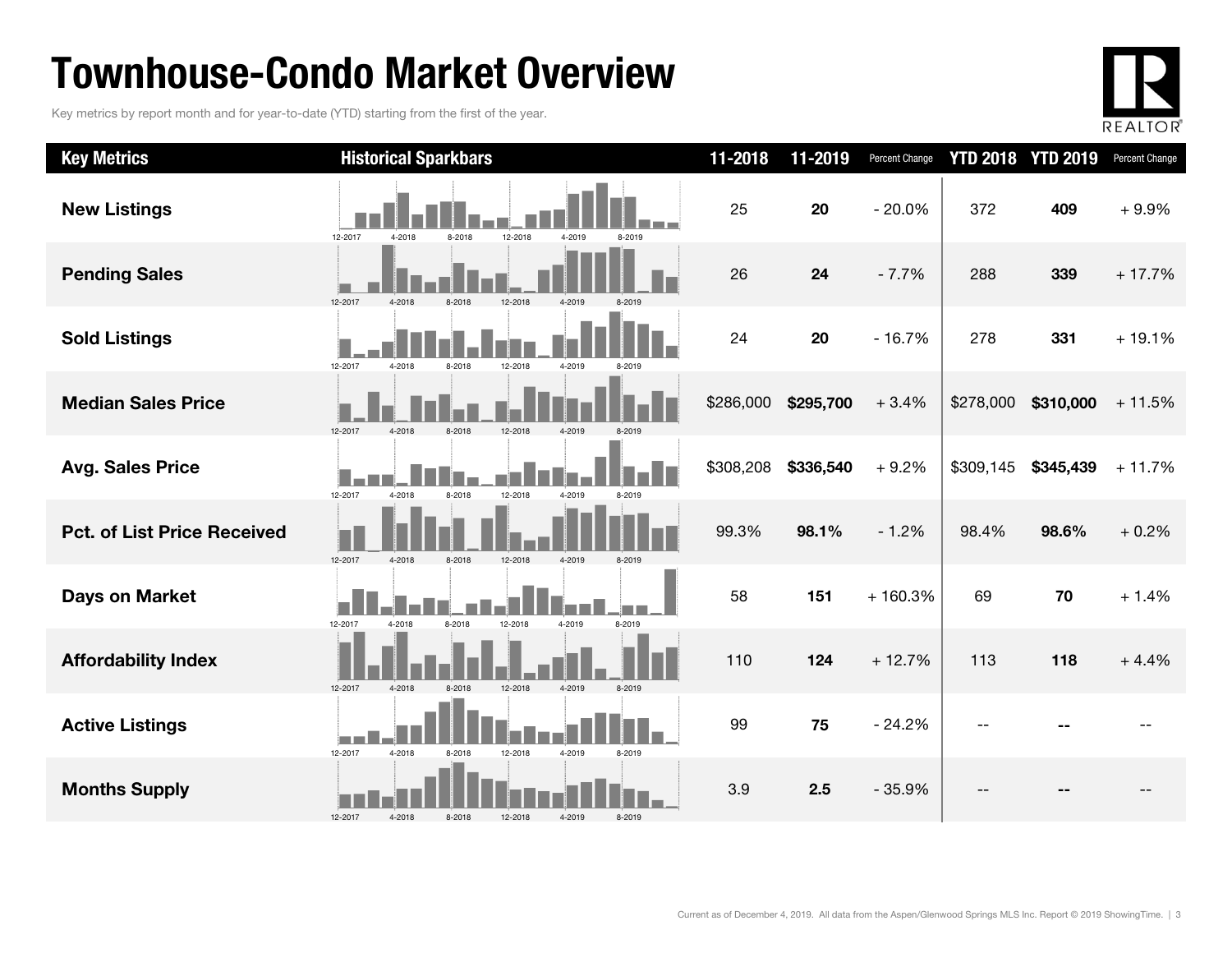### New Listings







| <b>New Listings</b> | Single<br>Family | <b>Percent Change</b><br>from Previous<br>Year | Townhouse-<br>Condo | <b>Percent Change</b><br>from Previous<br>Year |
|---------------------|------------------|------------------------------------------------|---------------------|------------------------------------------------|
| Dec-2018            | 43               | $+2.4%$                                        | 16                  | $+23.1%$                                       |
| Jan-2019            | 59               | -7.8%                                          | 28                  | $-6.7\%$                                       |
| Feb-2019            | 71               | -7.8%                                          | 32                  | $+10.3%$                                       |
| Mar-2019            | 87               | $-17.1%$                                       | 33                  | $-17.5%$                                       |
| Apr-2019            | 119              | $-1.7%$                                        | 49                  | $-2.0\%$                                       |
| May-2019            | 137              | $-16.5%$                                       | 52                  | $+85.7%$                                       |
| Jun-2019            | 149              | $+5.7\%$                                       | 60                  | $+57.9%$                                       |
| Jul-2019.           | 116              | $+18.4%$                                       | 45                  | $+9.8%$                                        |
| Aug-2019            | 104              | $-11.1%$                                       | 46                  | $+12.2%$                                       |
| Sep-2019            | 65               | -36.3%                                         | 23                  | -17.9%                                         |
| $Oct-2019$          | 59               | $-34.4%$                                       | 21                  | $-4.5%$                                        |
| Nov-2019            | 39               | $-26.4%$                                       | 20                  | $-20.0\%$                                      |

#### Historical New Listings by Month

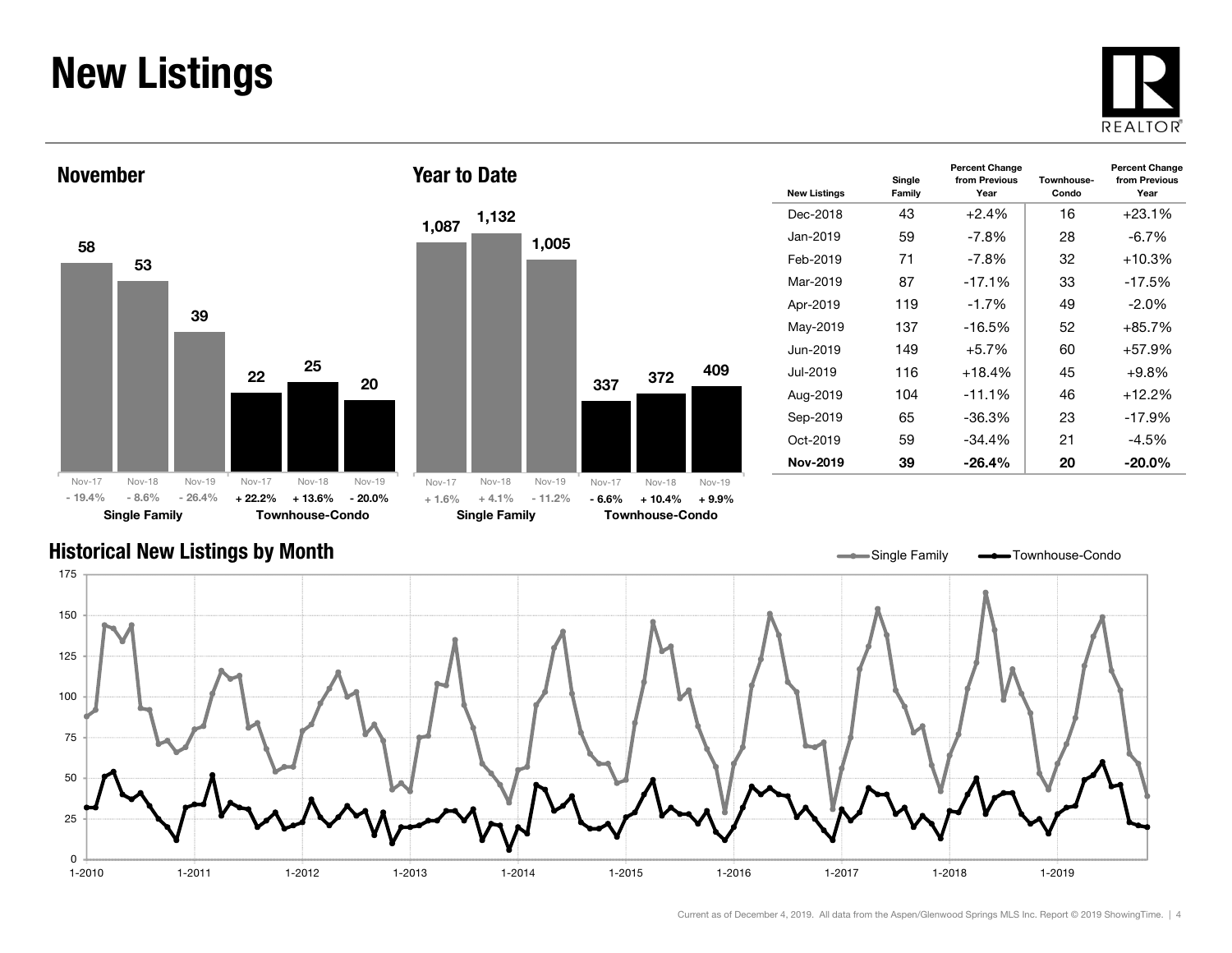### Pending Sales







| <b>Pending Sales</b> | Single<br>Family | <b>Percent Change</b><br>from Previous<br>Year | Townhouse-<br>Condo | <b>Percent Change</b><br>from Previous<br>Year |
|----------------------|------------------|------------------------------------------------|---------------------|------------------------------------------------|
| Dec-2018             | 42               | $-17.6\%$                                      | 18                  | $-10.0\%$                                      |
| Jan-2019             | 53               | $-33.8%$                                       | 16                  | $+6.7%$                                        |
| Feb-2019             | 59               | $+1.7\%$                                       | 28                  | $+33.3%$                                       |
| Mar-2019             | 72               | -7.7%                                          | 31                  | $-29.5%$                                       |
| Apr-2019             | 82               | $+12.3%$                                       | 39                  | $+34.5%$                                       |
| May-2019             | 85               | -9.6%                                          | 38                  | $+52.0%$                                       |
| Jun-2019             | 78               | $-17.0\%$                                      | 38                  | $+81.0%$                                       |
| Jul-2019             | 78               | $-2.5%$                                        | 41                  | $+70.8%$                                       |
| Aug-2019             | 82               | $-6.8\%$                                       | 40                  | $+25.0%$                                       |
| Sep-2019             | 69               | $+3.0\%$                                       | 16                  | -42.9%                                         |
| Oct-2019             | 79               | $+23.4%$                                       | 28                  | $+21.7%$                                       |
| Nov-2019             | 51               | +30.8%                                         | 24                  | -7.7%                                          |

Single Family **-** Townhouse-Condo

#### Historical Pending Sales by Month

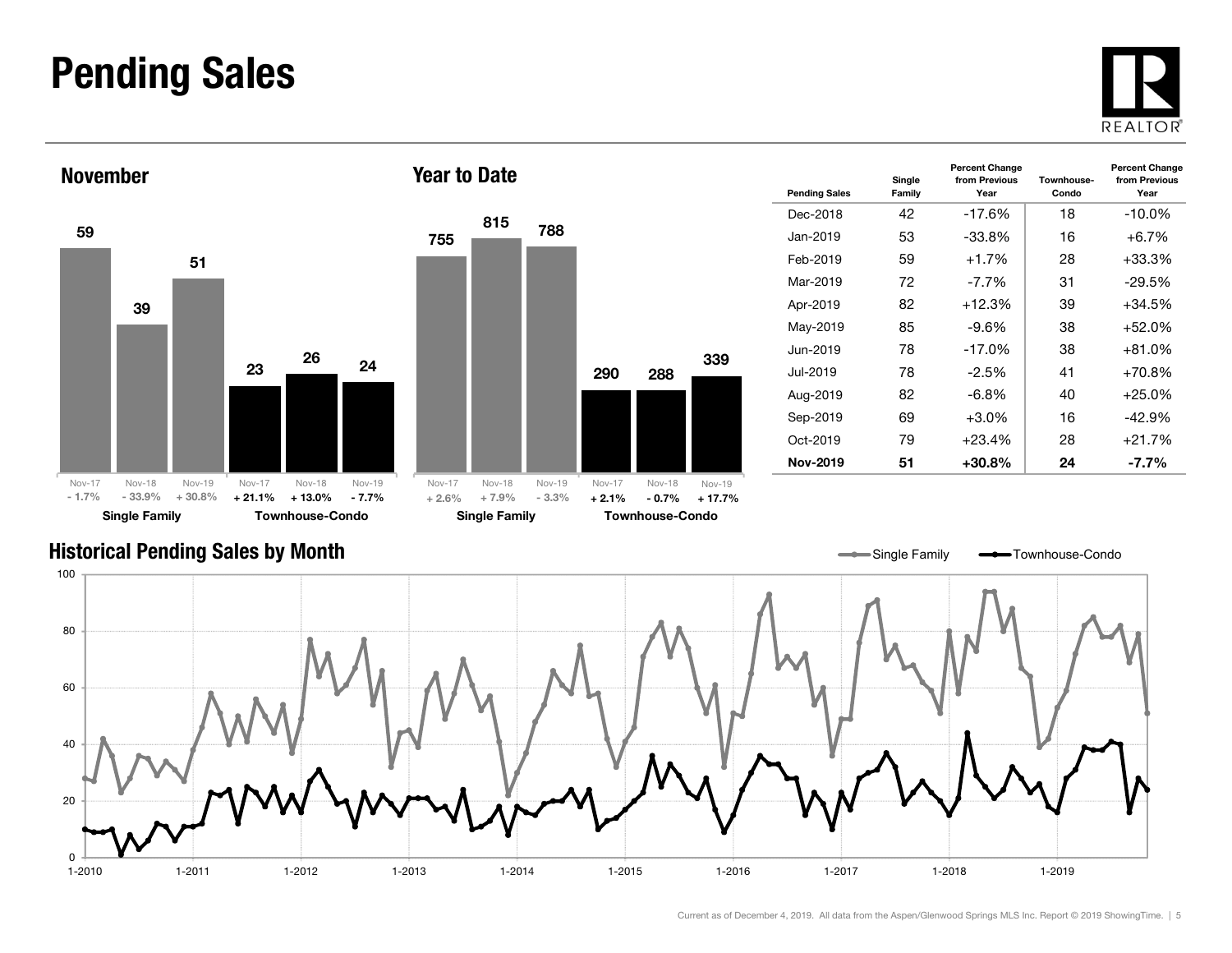### Sold Listings





| <b>Sold Listings</b> | Single<br>Family | <b>Percent Change</b><br>from Previous<br>Year | Townhouse-<br>Condo | <b>Percent Change</b><br>from Previous<br>Year |
|----------------------|------------------|------------------------------------------------|---------------------|------------------------------------------------|
| Dec-2018             | 50               | $-21.9\%$                                      | 25                  | $0.0\%$                                        |
| Jan-2019             | 35               | $-28.6%$                                       | 23                  | $+64.3%$                                       |
| Feb-2019             | 38               | $-26.9\%$                                      | 13                  | $-23.5%$                                       |
| Mar-2019             | 58               | $-17.1%$                                       | 28                  | $+21.7%$                                       |
| Apr-2019             | 66               | $-8.3\%$                                       | 25                  | $-21.9%$                                       |
| May-2019             | 93               | $+17.7\%$                                      | 38                  | $+26.7%$                                       |
| Jun-2019             | 90               | $+3.4\%$                                       | 34                  | $+9.7\%$                                       |
| Jul-2019.            | 70               | $-27.8%$                                       | 45                  | $+80.0\%$                                      |
| Aug-2019             | 82               | $-17.2\%$                                      | 38                  | $+22.6\%$                                      |
| Sep-2019             | 71               | $-12.3%$                                       | 36                  | $+89.5%$                                       |
| Oct-2019             | 84               | $+9.1%$                                        | 31                  | $-3.1\%$                                       |
| Nov-2019             | 62               | $0.0\%$                                        | 20                  | $-16.7\%$                                      |

#### Historical Sold Listings by Month



331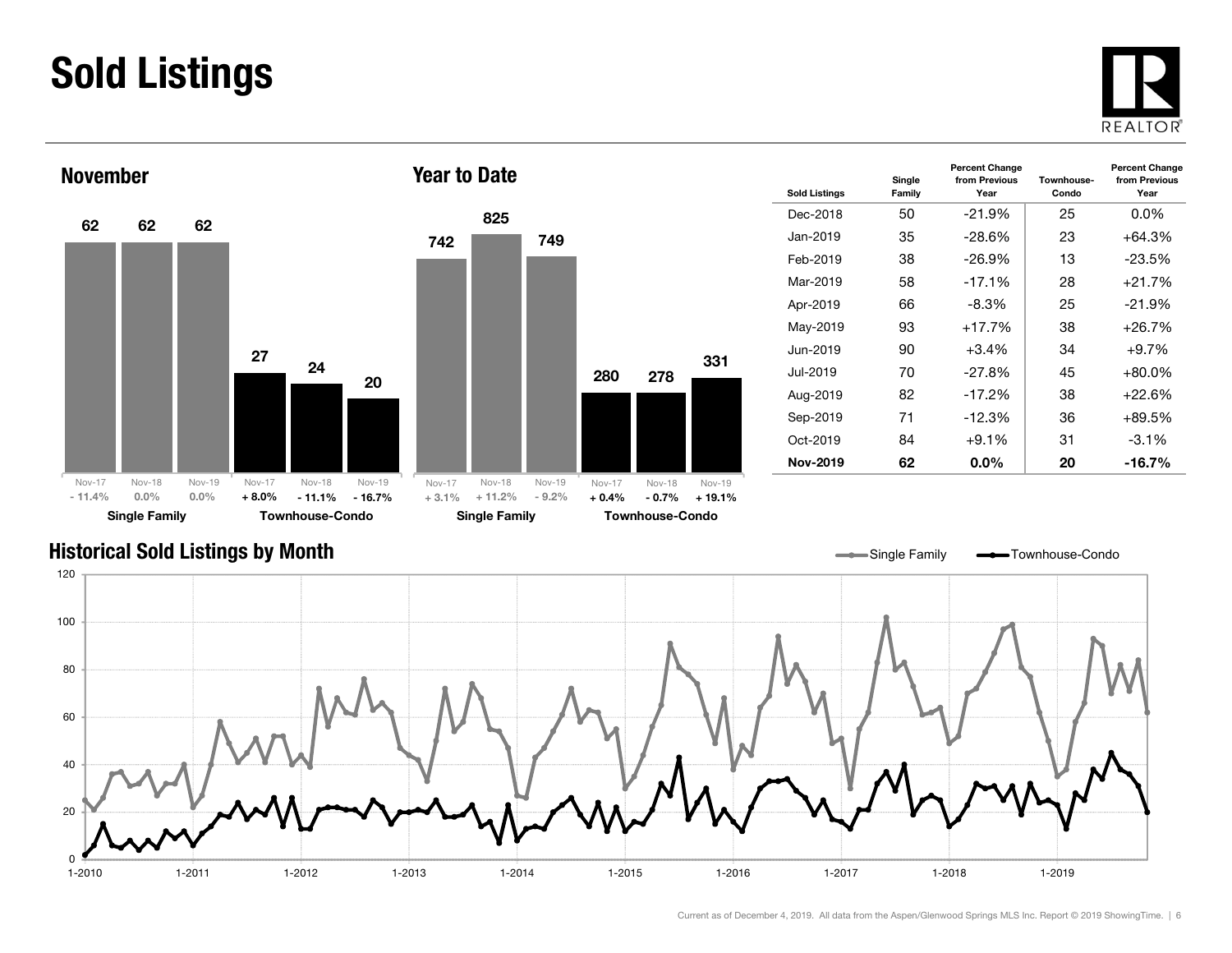### Median Sales Price





| <b>Median Sales</b><br>Price | Single<br>Family | <b>Percent Change</b><br>from Previous<br>Year | Townhouse-<br>Condo | <b>Percent Change</b><br>from Previous<br>Year |
|------------------------------|------------------|------------------------------------------------|---------------------|------------------------------------------------|
| Dec-2018                     | \$347,000        | $-15.4%$                                       | \$265,000           | $-5.4%$                                        |
| Jan-2019                     | \$425,000        | -6.6%                                          | \$323,000           | +32.6%                                         |
| Feb-2019                     | \$373,500        | $+10.7%$                                       | \$310,000           | $0.0\%$                                        |
| Mar-2019                     | \$440,000        | $+14.4%$                                       | \$298,500           | $+8.5\%$                                       |
| Apr-2019                     | \$377,500        | -11.6%                                         | \$293,000           | +23.2%                                         |
| May-2019                     | \$445,000        | $+21.9%$                                       | \$283.500           | -5.6%                                          |
| Jun-2019.                    | \$409,500        | $-0.1%$                                        | \$323,000           | $+12.5%$                                       |
| Jul-2019.                    | \$491.100        | $+30.4%$                                       | \$350,000           | $+15.3%$                                       |
| Aug-2019                     | \$466,500        | $+6.1\%$                                       | \$302,000           | +14.0%                                         |
| Sep-2019                     | \$455.000        | $+8.3\%$                                       | \$277,500           | $-0.9\%$                                       |
| Oct-2019                     | \$386,500        | $-13.1%$                                       | \$312,000           | +30.5%                                         |
| Nov-2019                     | \$441,500        | $-4.0%$                                        | \$295,700           | $+3.4%$                                        |

Single Family **-** Townhouse-Condo

#### Historical Median Sales Price by Month

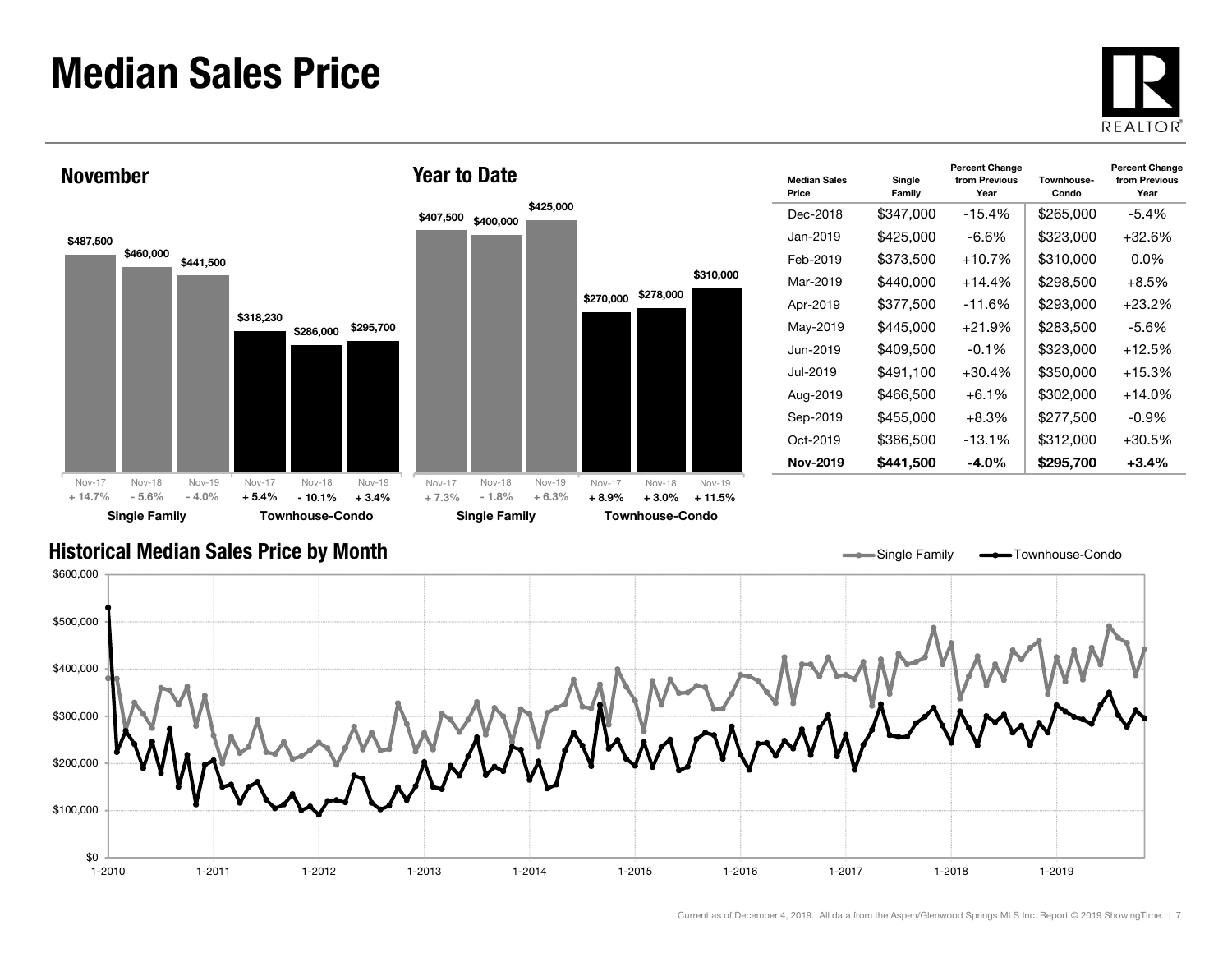### Average Sales Price





| Avg. Sales Price | Single<br>Family | <b>Percent Change</b><br>from Previous<br>Year | Townhouse-<br>Condo | <b>Percent Change</b><br>from Previous<br>Year |
|------------------|------------------|------------------------------------------------|---------------------|------------------------------------------------|
| Dec-2018         | \$429,924        | -8.8%                                          | \$316,352           | $-2.8\%$                                       |
| Jan-2019.        | \$536,241        | $+2.2%$                                        | \$351,087           | $+19.6%$                                       |
| Feb-2019         | \$454,422        | $+1.8\%$                                       | \$322,869           | $+4.9%$                                        |
| Mar-2019         | \$522,253        | $+11.1%$                                       | \$332,304           | $+8.1%$                                        |
| Apr-2019         | \$478,817        | $-2.7%$                                        | \$314,100           | $+12.9%$                                       |
| May-2019         | \$555,923        | $+29.0%$                                       | \$299,268           | $-12.8%$                                       |
| Jun-2019.        | \$501,982        | $+7.7%$                                        | \$368,553           | $+11.8%$                                       |
| Jul-2019.        | \$540,196        | $+16.1%$                                       | \$425,019           | $+26.2%$                                       |
| Aug-2019         | \$607,160        | +24.3%                                         | \$336,413           | $+5.9\%$                                       |
| Sep-2019         | \$559,492        | $+18.4%$                                       | \$316,014           | $+6.2\%$                                       |
| Oct-2019         | \$494,767        | -6.8%                                          | \$354,552           | $+29.0\%$                                      |
| Nov-2019         | \$656,770        | $+27.5%$                                       | \$336,540           | $+9.2\%$                                       |

#### Historical Average Sales Price by Month

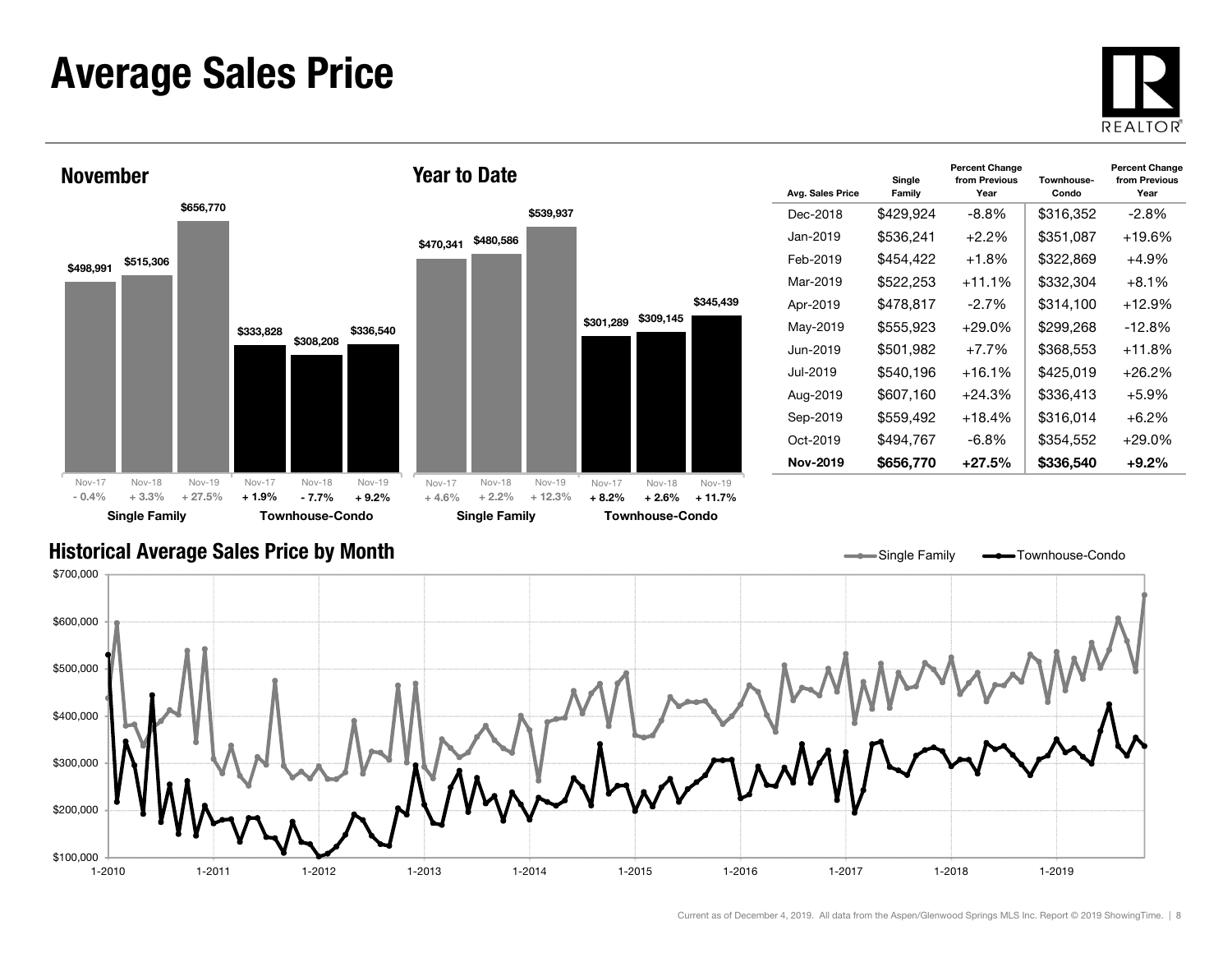### Percent of List Price Received





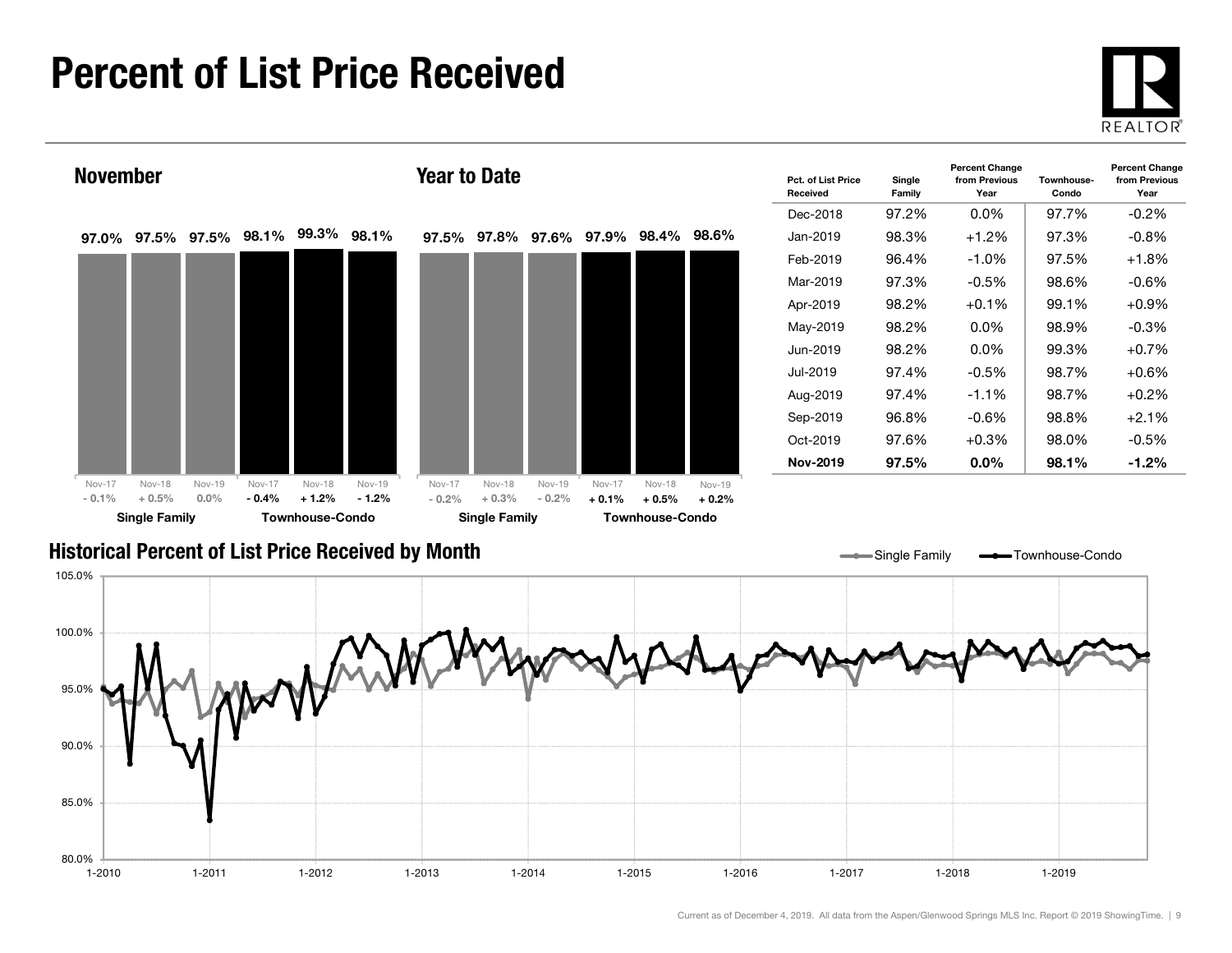### Days on Market Until Sale





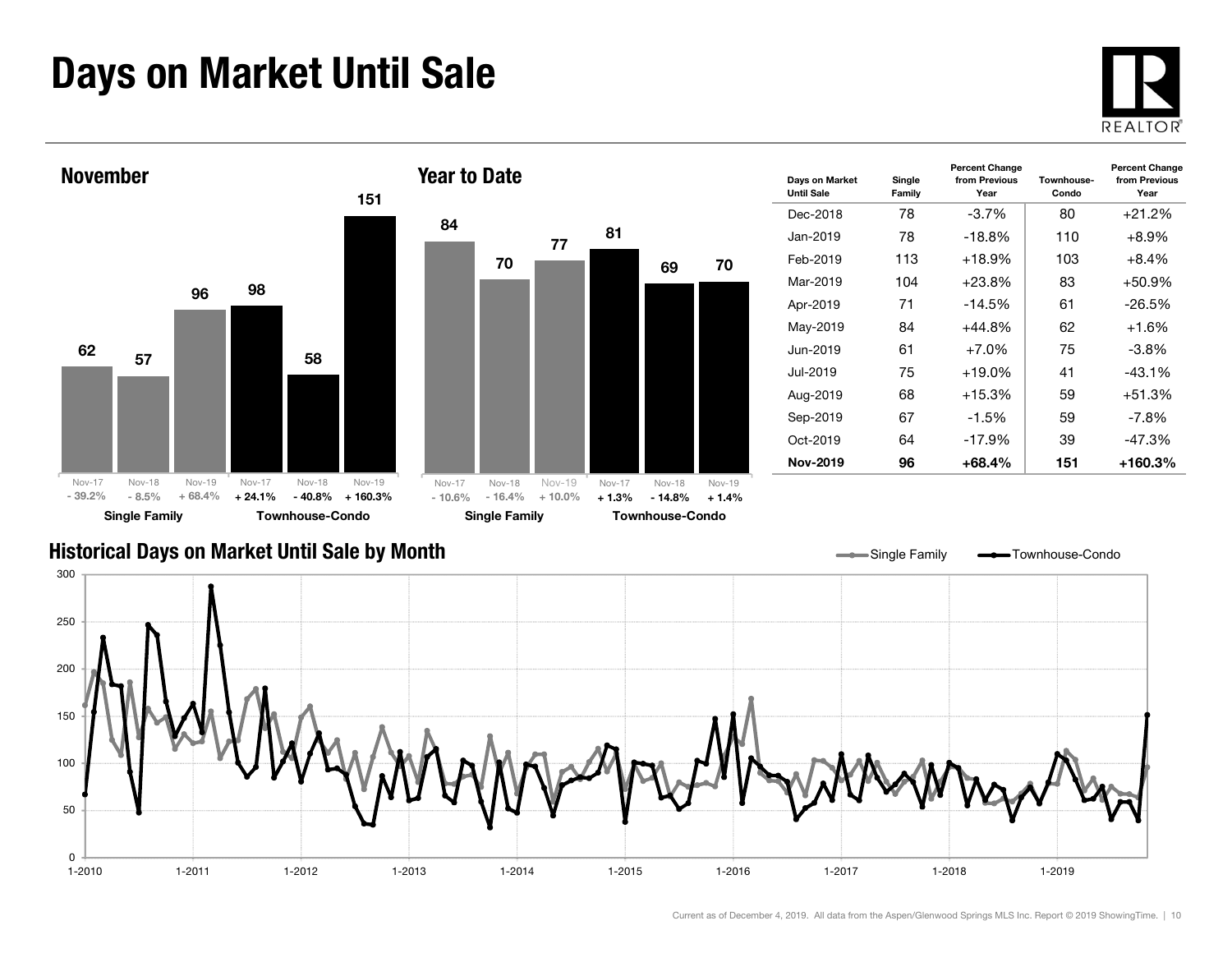## Housing Affordability Index



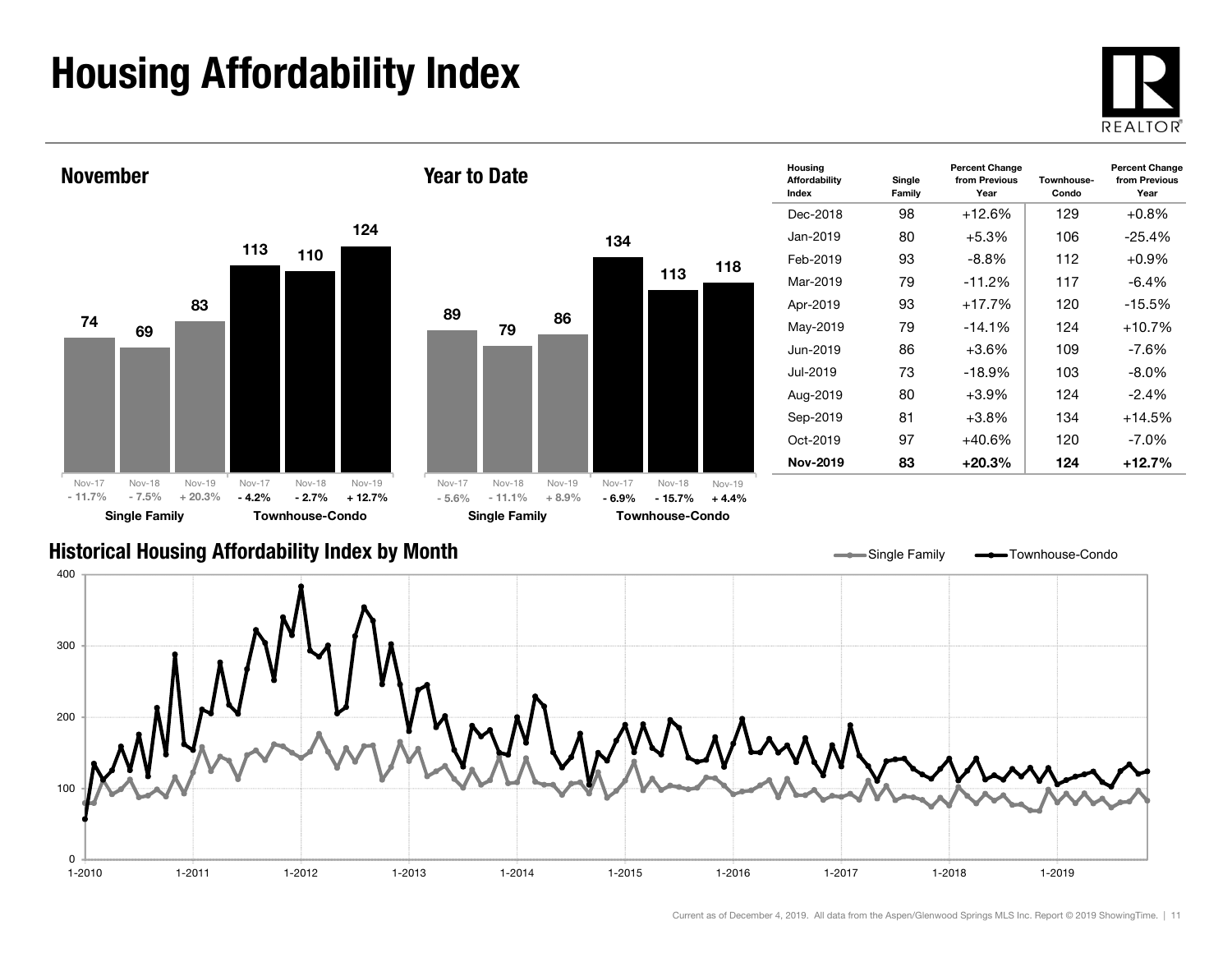### Inventory of Active Listings





#### Historical Inventory of Active Listings by Month

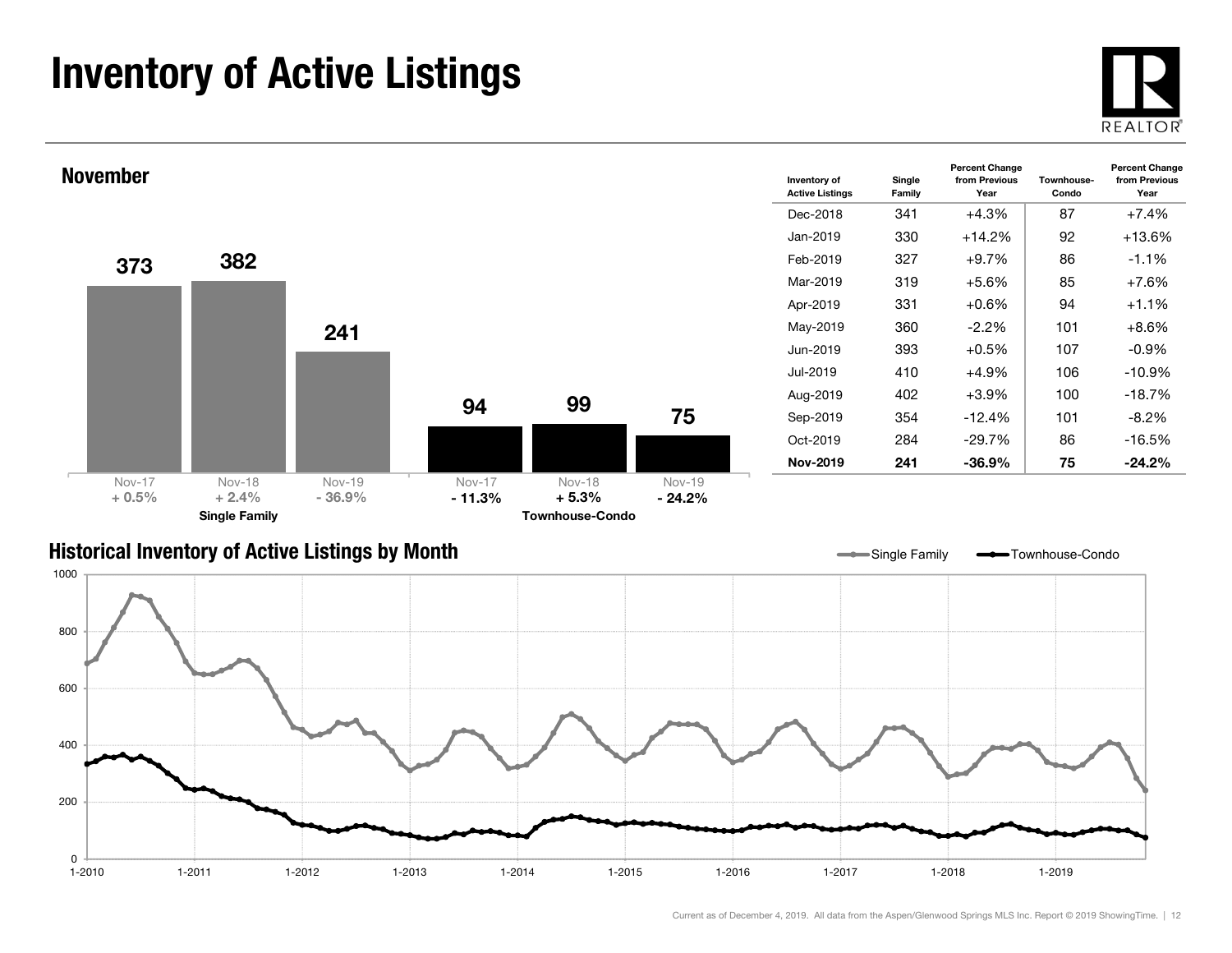### Months Supply of Inventory





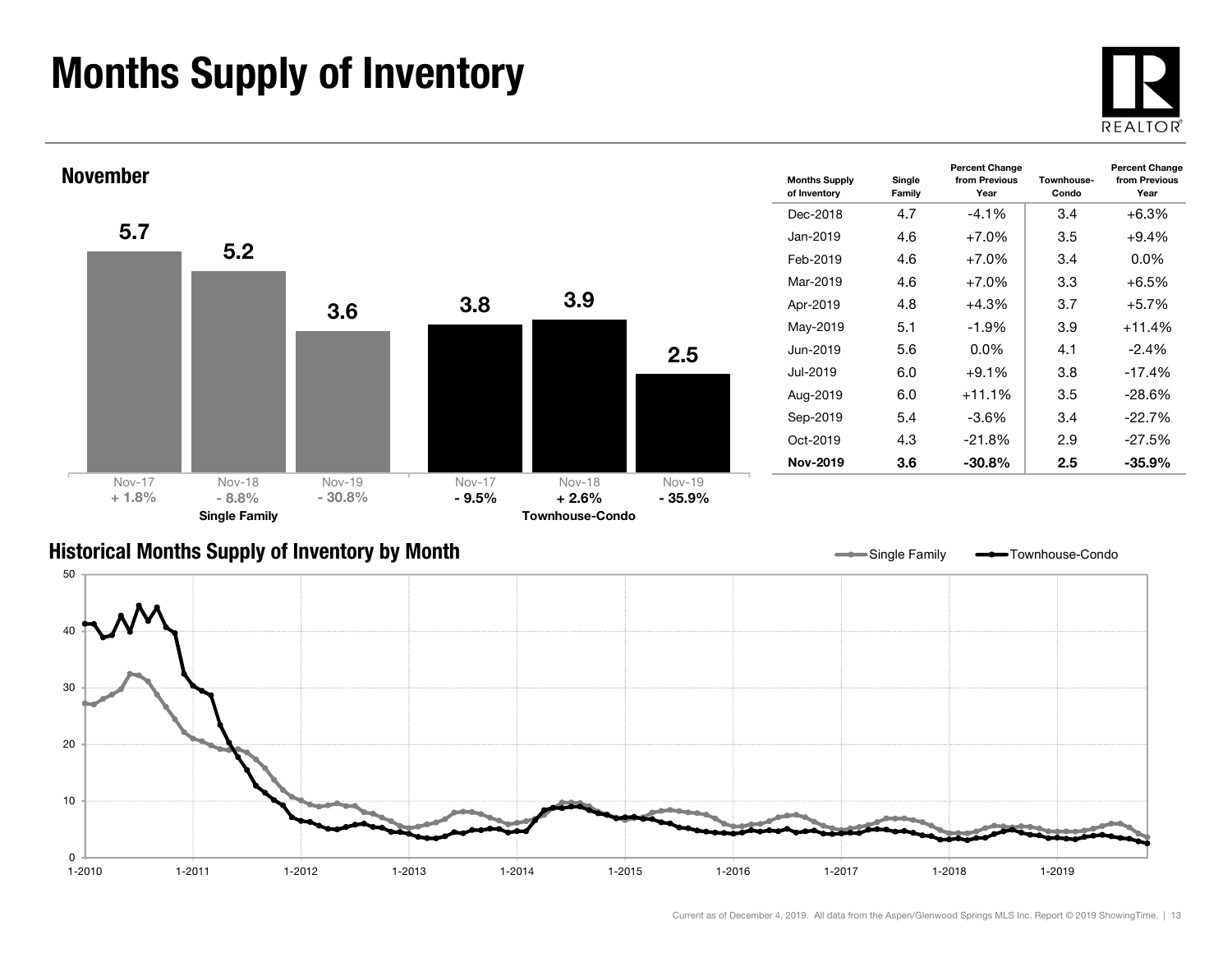### Total Market Overview

Key metrics by report Month and for year-to-date (YTD) starting from the first of the year.



| <b>Key Metrics</b>                 | <b>Historical Sparkbars</b>                                | 11-2018   | 11-2019   | <b>Percent Change</b> |           | <b>YTD 2018 YTD 2019</b> | Percent Change |
|------------------------------------|------------------------------------------------------------|-----------|-----------|-----------------------|-----------|--------------------------|----------------|
| <b>New Listings</b>                | 12-2017<br>12-2018<br>4-2018<br>8-2018<br>4-2019<br>8-2019 | 78        | 59        | $-24.4%$              | 1,504     | 1,414                    | $-6.0%$        |
| <b>Pending Sales</b>               | 12-2017<br>4-2018<br>8-2018<br>12-2018<br>4-2019           | 65        | 75        | $+15.4%$              | 1,103     | 1,127                    | $+2.2%$        |
| <b>Sold Listings</b>               | 12-2017<br>4-2018<br>12-2018<br>4-2019<br>8-2018<br>8-2019 | 86        | 82        | $-4.7%$               | 1,103     | 1,080                    | $-2.1%$        |
| <b>Median Sales Price</b>          | 12-2017<br>12-2018<br>4-2018<br>8-2018<br>4-2019           | \$383,000 | \$406,385 | $+6.1%$               | \$360,500 | \$379,000                | $+5.1%$        |
| <b>Avg. Sales Price</b>            | 12-2017<br>8-2018<br>12-2018<br>4-2018<br>4-2019<br>8-2019 | \$457,512 | \$578,665 | $+26.5%$              | \$437,337 | \$480,327                | $+9.8%$        |
| <b>Pct. of List Price Received</b> | 12-2017<br>4-2018<br>8-2018<br>12-2018                     | 98.0%     | 97.7%     | $-0.3%$               | 98.0%     | 97.9%                    | $-0.1%$        |
| <b>Days on Market</b>              | 8-2018<br>12-2018<br>4-2019<br>12-2017<br>4-2018<br>8-2019 | 57        | 110       | $+93.0%$              | 70        | 75                       | $+7.1%$        |
| <b>Affordability Index</b>         | 12-2017<br>12-2018<br>4-2018<br>8-2018<br>4-2019           | 82        | 90        | $+9.8%$               | 87        | 97                       | $+11.5%$       |
| <b>Active Listings</b>             | 12-2017<br>4-2018<br>4-2019<br>8-2018<br>12-2018<br>8-2019 | 481       | 316       | $-34.3%$              |           |                          |                |
| <b>Months Supply</b>               | 12-2017<br>4-2018<br>8-2018<br>12-2018<br>4-2019<br>8-2019 | 4.8       | 3.3       | $-31.3%$              |           |                          |                |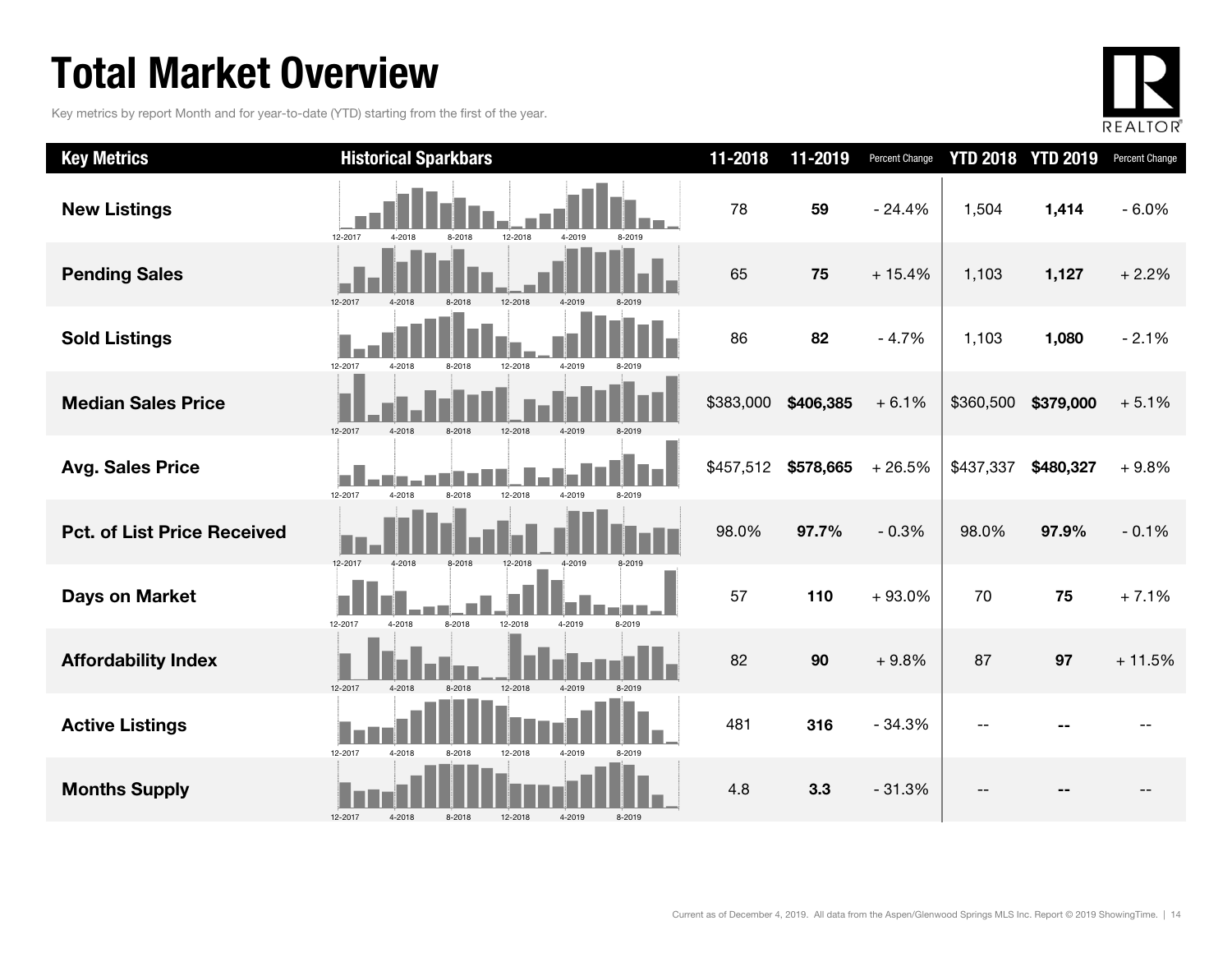|  |  |  | <b>Closed Sales</b> |  |
|--|--|--|---------------------|--|
|  |  |  |                     |  |

Actual sales that have closed in a given month.



#### By Price Range 11-2018 11-2019 Change 11-2018 11-2019 Change 10-2019 11-2019 Change 10-2019 11-2019 Change 11-2018 11-2019 Change 11-2018 11-2019 Change \$299,999 and Below 252 189 - 25.0% 176 174 - 1.1% 22 9 - 59.1% 14 10 - 28.6% 237 172 - 27.4% 163 157 - 3.7% Rolling 12 Months Compared to Prior Month Year to Date Single Family Condo || Single Family | Condo || Single Family | Condo 428 <sup>529</sup> 193 $31 \t 43$ 43 7 7 14 3 4 1 5 0 0 0 <sup>363</sup> 544 182 14 44 1 5 0 0 0 0  $<$  \$300K  $=$  \$300K to \$599K \$600K to \$999K \$1.0M to \$1.4M \$1.5M to \$1.9M \$2.0M to \$2.5M \$2.5M to \$4.9M \$5.0M to \$9.9M \$10.0M+ By Price Range – All Properties – Rolling 12 Months 11-2018 11-2019 889 3031,192 <sup>799</sup>3561,155 Singe Family Townhouse-Condo All Properties **By Property Type** 11-2018 11-2019 - 15.2% + 2.8% - 5.7% + 38.7% + 100.0% + 33.3% + 400.0% -- - 10.1% $-10.1\%$   $+17.5\%$ - 3.1%

| <b>All Price Ranges</b>    | 889 | 799 | 10.1%    | 303 | 356  | $+17.5%$ | 84 | 62 | $-26.2%$        | 31 | 20 | - 35.5%  | 825   | 749  | $-9.2%$   | 278 | 331   | $-19.1%$                 |
|----------------------------|-----|-----|----------|-----|------|----------|----|----|-----------------|----|----|----------|-------|------|-----------|-----|-------|--------------------------|
| \$10,000,000 and Above     |     |     | $- -$    |     |      | $- -$    |    |    | $- -$           |    |    | $- -$    |       |      | $- -$     |     |       | $\overline{\phantom{a}}$ |
| \$5,000,000 to \$9,999,999 |     |     | $- -$    |     |      | $- -$    |    |    | $- -$           |    |    | $- -$    |       |      | --        |     |       | $- -$                    |
| \$2,500,000 to \$4,999,999 |     |     | 400.0%   |     |      | $- -$    |    |    | $- -$           |    |    | $- -$    |       |      | 400.0%    |     |       | $\overline{\phantom{a}}$ |
| \$2,000,000 to \$2,499,999 |     |     | 33.3%    |     |      | $- -$    |    |    | $- -$           |    |    | $- -$    |       |      | $-33.3%$  |     |       | $\overline{\phantom{a}}$ |
| \$1,500,00 to \$1,999,999  |     |     | 100.0%   |     |      | $- -$    |    |    | $- -$           |    |    |          |       |      | 116.7%    |     |       | $- -$                    |
| \$1,000,000 to \$1,499,999 | 30  | 37  | 23.3%    |     |      | ⊦ 500.0% |    |    | 71.4%           |    |    | $- -$    |       | 36   | 24.1%     |     |       | $+500.0%$                |
| \$600,000 to \$999,999     | 172 | 159 | 7.6%     |     | 23   | - 9.5%   |    |    | $-7.1%$         |    |    | 0.0%     | 156   | 151  | $-3.2%$   |     |       | ⊦ 17.6%                  |
| \$300,000 to \$599,999     | 424 | 391 | 7.8%     |     | 153  | 45.7%    | 4  | 34 | $-17.1%$        | 15 |    | $-46.7%$ | 393   | 368  | $-6.4%$   | 97  |       | $-52.6%$                 |
| DRIAD SIL DRIGHT           | ےت∠ | ໐ສ  | . 20.U70 | 70  | - 14 | 1.17c    | ے  |    | <b>ບອ.</b> ເ 70 | 14 | ιU | - 20.070 | ، ت ے | 17 Z | $-21.470$ | 100 | I O 1 | - 9.170                  |

### Inventory of Active Listings

A measure of the number of homes available for sale at a given time.

#### 82160 114500 38 43  $-$  10  $-$  4 4 18 12 4 0 $\frac{47}{2}$  **18 12 1 18 12 4 4 16 12 4 4** 95 8443 32 4 18 12 4 4 0 0 < \$300K \$300K to \$599K \$600K to \$999K \$1.0M to \$1.4M \$1.5M to \$1.9M \$2.0M to \$2.5M \$2.5M to \$4.9M \$5.0M to \$9.9M \$10.0M+ By Price Range – All Properties 11-2018 11-2019 382 99 75481241 $\overline{5}$   $\overline{5}$   $\overline{10}$   $\overline{316}$ Singe Family Townhouse-Condo All Properties **By Property Type** 11-2018 11-2019 - 42.7% - 40.6% - 26.3% - 24.0% - 25.6% - 60.0% - 33.3% 0.0% --- 36.9% - 24.2% - 34.3%

|                            | Year over Year |         |           |         |         |                   | <b>Compared to Prior Month</b> |         |           |         |         |          | <b>Year to Date</b>                                                                                                                                                              |       |
|----------------------------|----------------|---------|-----------|---------|---------|-------------------|--------------------------------|---------|-----------|---------|---------|----------|----------------------------------------------------------------------------------------------------------------------------------------------------------------------------------|-------|
|                            | Single Family  |         |           | Condo   |         |                   | Single Family                  |         |           | Condo   |         |          | Single Family                                                                                                                                                                    | Condo |
| <b>By Price Range</b>      | 11-2018        | 11-2019 | Change    | 11-2018 | 11-2019 | Change            | 10-2019                        | 11-2019 | Change    | 10-2019 | 11-2019 | Change   |                                                                                                                                                                                  |       |
| \$299.999 and Below        | 40             | 17      | $-57.5%$  | 42      | 30      | $-28.6%$          | 21                             | 17      | $-19.0\%$ | 44      | 30      | $-31.8%$ | There are no year-to-date figures for<br>inventory because it is simply a<br>snapshot frozen in time at the end of<br>each month. It does not add up over a<br>period of months. |       |
| \$300,000 to \$599,999     | 123            | 74      | $-39.8%$  | 37      | 21      | $-43.2%$          | 83                             | 74      | $-10.8%$  | 22      | 21      | - 4.5%   |                                                                                                                                                                                  |       |
| \$600,000 to \$999.999     | 102            | 66      | $-35.3%$  | 12      | 18      | $+50.0%$          | 83                             | 66      | $-20.5%$  | 12      | 18      | $+50.0%$ |                                                                                                                                                                                  |       |
| \$1,000,000 to \$1,499,999 | 43             | 32      | $-25.6%$  |         |         | $-14.3%$          | 38                             | 32      | $-15.8%$  | 8       |         | $-25.0%$ |                                                                                                                                                                                  |       |
| \$1,500,00 to \$1,999,999  | 42             | 32      | $-23.8%$  |         |         | $-100.0\%$        | 37                             | 32      | $-13.5%$  | 0       |         | $- -$    |                                                                                                                                                                                  |       |
| \$2,000,000 to \$2,499,999 | 10             | Δ       | $-60.0\%$ |         |         | $- -$             |                                | 4       | $0.0\%$   | 0       |         | $- -$    |                                                                                                                                                                                  |       |
| \$2,500,000 to \$4,999,999 | 18             | 12      | $-33.3%$  |         |         | $\qquad \qquad -$ | 14                             | 12      | $-14.3%$  | 0       |         | $- -$    |                                                                                                                                                                                  |       |
| \$5,000,000 to \$9,999,999 | 4              |         | $0.0\%$   |         |         | $- -$             |                                | 4       | $0.0\%$   | 0       |         | $- -$    |                                                                                                                                                                                  |       |
| \$10,000,000 and Above     |                |         | $- -$     |         |         | $- -$             |                                | 0       | $- -$     | 0       |         | $- -$    |                                                                                                                                                                                  |       |
| <b>All Price Ranges</b>    | 382            | 241     | $-36.9%$  | 99      | 75      | $-24.2%$          | 284                            | 241     | $-15.1%$  | 86      | 75      | $-12.8%$ |                                                                                                                                                                                  |       |